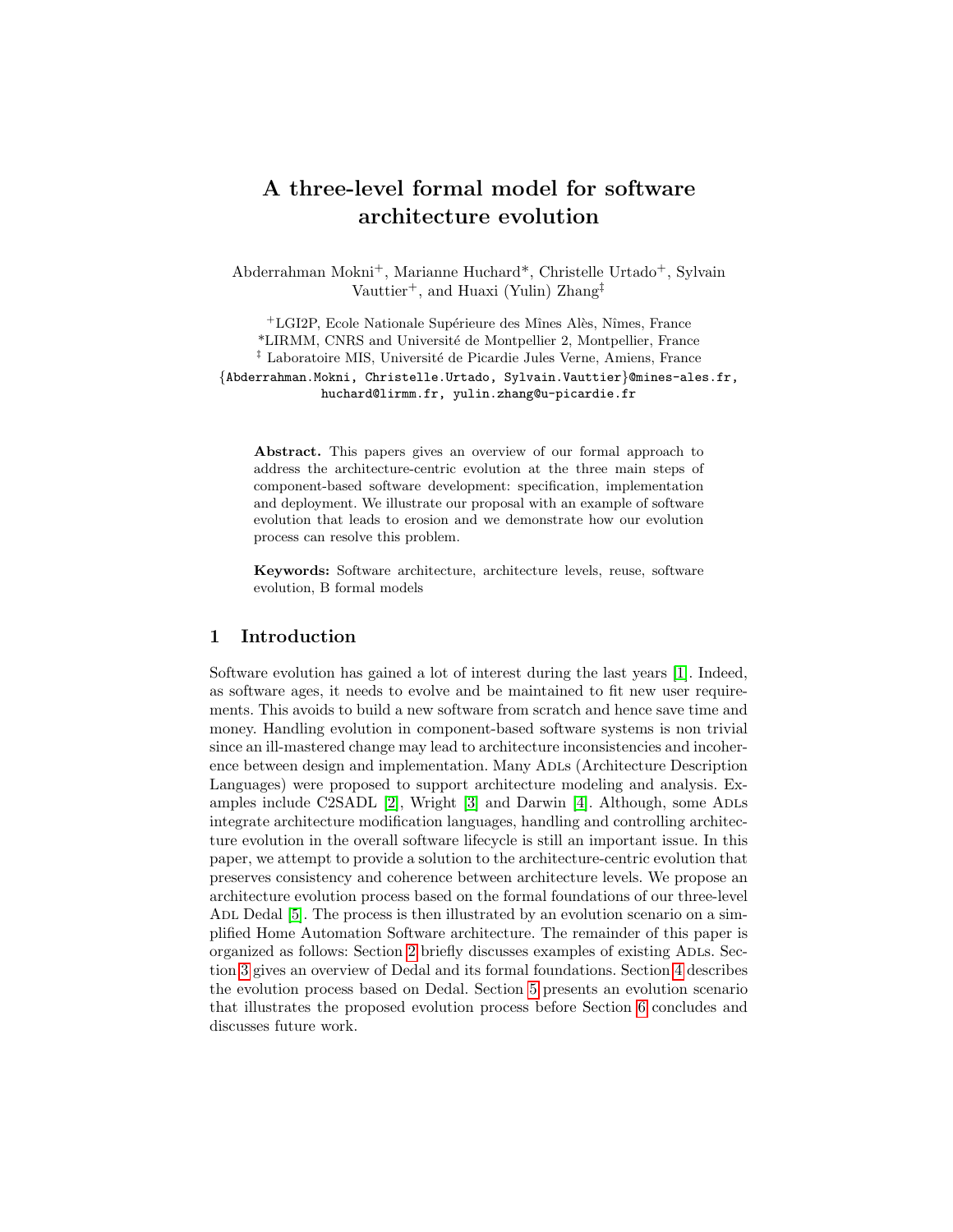## <span id="page-1-0"></span>2 Existing ADLs

Over the two last decades, a number of ADLs were proposed [\[6\]](#page-9-5). Most of them provide textual notations to describe architectural entities (i.e. components, interfaces and connections). Initially, Adls were domain-specific. Examples include C2SADL [\[2\]](#page-9-1) for the design of concurrent systems and Wright [\[3\]](#page-9-2) and Darwin [\[4\]](#page-9-3) for the design and analysis of distributed architectures. Later on, attempts to unify ADLs and make them general-purpose were made. For example, ACME [\[7\]](#page-9-6) was designed for such purpose. It consists in a common interchange description language that offers annotation facilities to support architecture descriptions in other languages. Another relevant example is xADL 2.0 [\[8\]](#page-9-7). It was designed to support various types of systems. The strength of xADL 2.0 resides in its extensibility since it is XML-based. It offers then an easy way for architects to adapt its use to any kind of architectures.

Although a lot of effort was dedicated to improve the expressiveness of ADLs and promote their use to model software architectures, several important issues are not taken into account. First, existing Adls hardly support all the development steps of component-based software architectures (i.e. specification, implementation and deployment). Most of them cover only one or at most two levels which harden their integration in development processes. Second, they hardly support architecture evolution and handle architecture inconsistencies such as drift or erosion [\[9\]](#page-9-8). C2SADL and Darwin are exceptions. They include language to describe changes. However, they do not support reverse evolution and they do not cover all steps of component-based development either.

In this work, we address architecture evolution in the whole component-based development process. We show how architectural erosion could be avoided thanks to reverse evolution.

# <span id="page-1-1"></span>3 Overview of Dedal

#### 3.1 The three architecture levels

Dedal is a novel ADL that covers the whole life-cycle of a component-based software. It proposes a three-step approach for specifying, implementing and deploying software architectures in a reuse-based process [\[10\]](#page-9-9).

To illustrate the three architecture levels of Dedal, we propose an example of a Home Automaton Software (Has). Figure [1](#page-2-0) presents the Has architecture at three abstraction levels:

The abstract architecture specification  $(cf.$  Figure [1-](#page-2-0)a) is the first level of architecture software descriptions. It represents the architecture as designed by the architect and after analyzing the requirements of the future software. In Dedal, the architecture specification is composed of component roles and their connections. Component roles are abstract and partial component type specifications. They are identified by the architect in order to search for and select corresponding concrete components in the next step.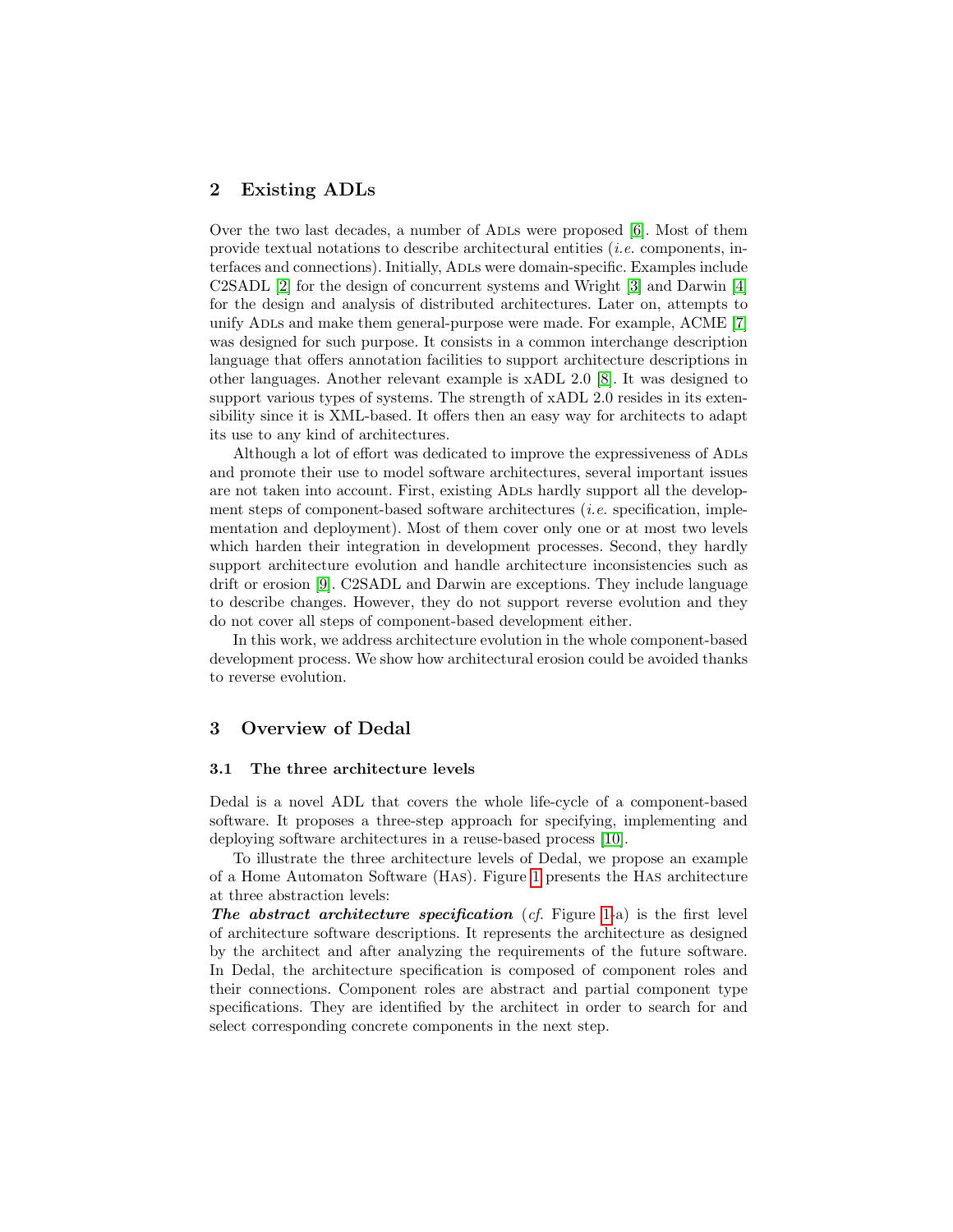

<span id="page-2-0"></span>Fig. 1. Illustrative Example

The concrete architecture configuration  $(cf.$  Figure [1-](#page-2-0)b) is an implementation view of the software architecture. It results from the selection of existing component classes in component repositories. Thus, an architecture configuration lists the concrete component classes that compose a specific version of the software system. In Dedal, component classes can be either primitive or composite. Primitive component classes encapsulate executable code. Composite component classes encapsulate an inner architecture configuration (i.e. a set of connected component classes which may, in turn, be primitive or composite). A composite component class exposes a set of interfaces corresponding to unconnected interfaces of its inner components.

The instantiated architecture assembly  $(cf.$  Figure [1-](#page-2-0)c) describes software at runtime and gathers information about its internal state. The architecture assembly results from the instantiation of an architecture configuration. It lists the instances of the component and connector classes that compose the deployed architecture at runtime and their assembly constraints (such as maximum numbers of allowed instances).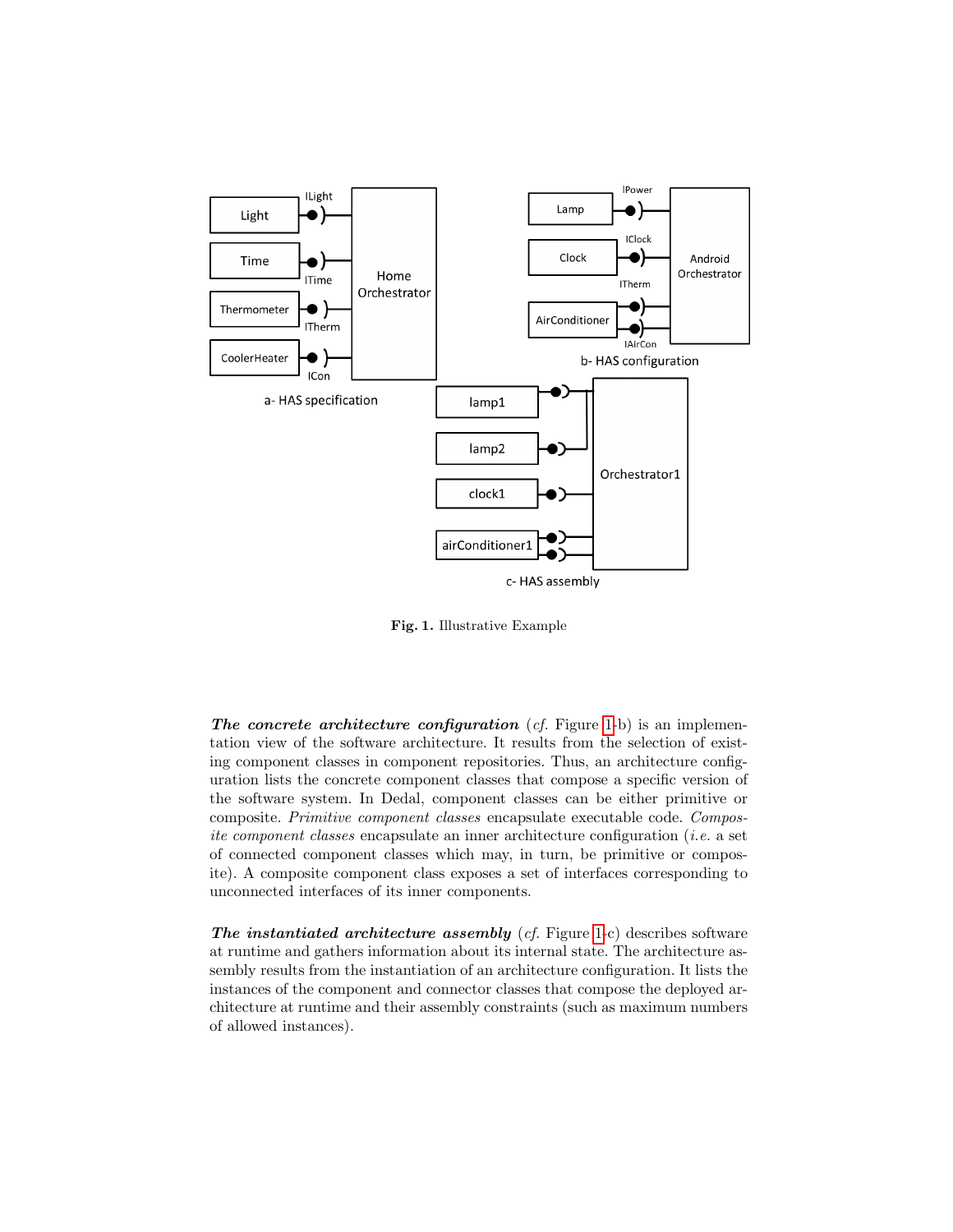#### 3.2 The formal foundations of Dedal

Dedal is formalized using B [\[11\]](#page-9-10), a set-theoretic and first order logic formalism. The formalization [\[12\]](#page-9-11) covers all the concepts of Dedal and includes a set of rules that defines the relations between the different artifacts into and over each architecture level of Dedal (cf. Figure [2\)](#page-3-0). These rules are classified into two categories: the intra-level rules and the inter-level rules.



<span id="page-3-0"></span>Fig. 2. Inter-level relations in Dedal

Intra-level rules in Dedal consist in substitutability and compatibility between components of the same abstraction level (component roles, concrete component types, instances). Defining intra-level relations is necessary to check the architecture consistency. For instance, the components must be correctly connected to each other  $(i.e.$  each required interface is connected to a compatible provided one).

Inter-level rules are specific to Dedal and consist in relations between components at different abstraction levels as shown in Figure [2.](#page-3-0) Defining inter-level rules is mandatory to decide about coherence between two architecture descriptions at different abstraction levels. For instance, the realization rule is used to check that a given configuration is a valid implementation of a given specification and the instantiation rule is used to check if an assembly correctly instantiates a given configuration.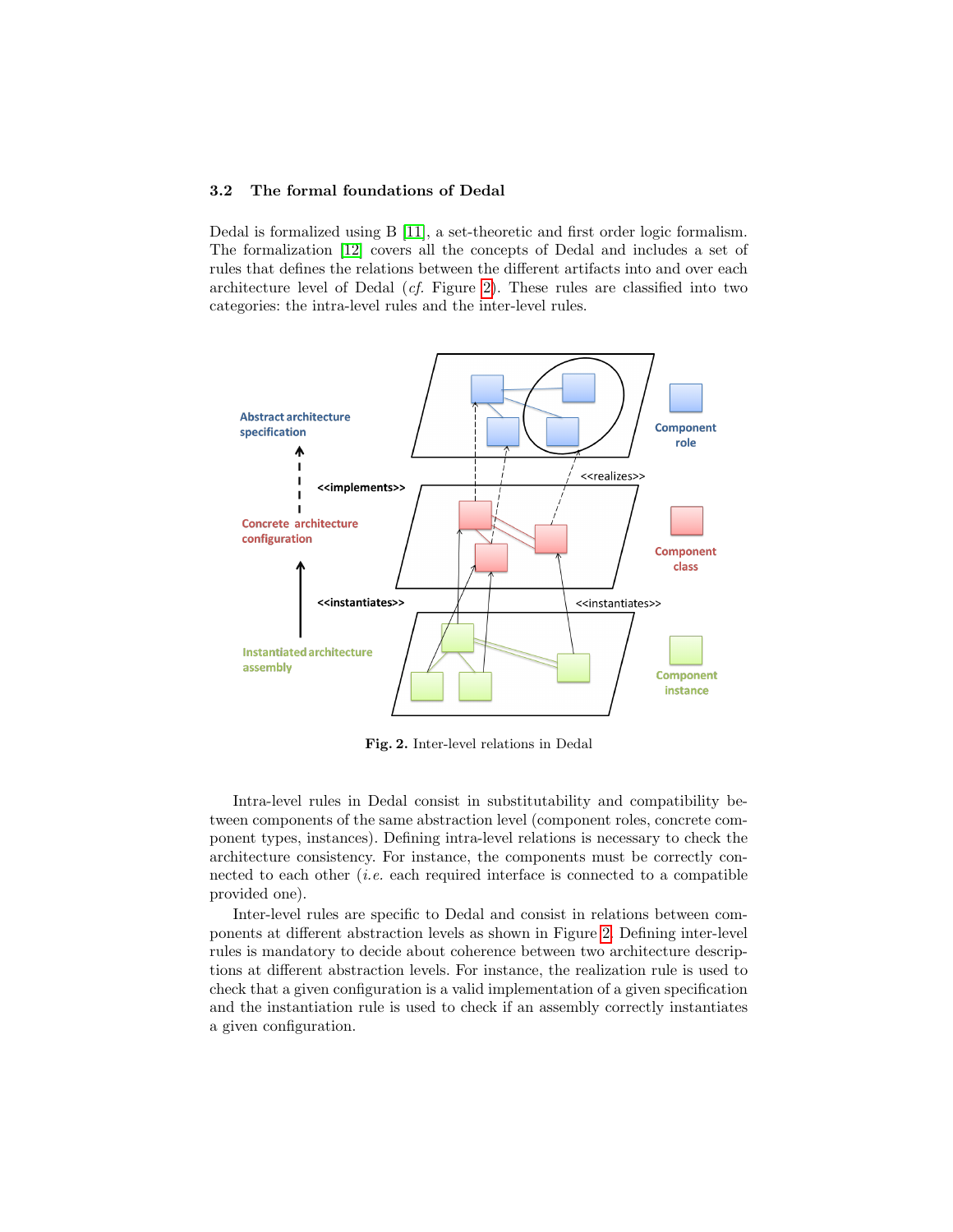# <span id="page-4-0"></span>4 Software architecture evolution in Dedal

Handling software evolution in Dedal is quite advantageous. Indeed, Dedal covers the whole life-cycle of software systems and hence all descriptions can be kept upto-date for further reuse, reimplementation and deployment in different contexts. To keep architecture descriptions coherent, change must be propagated from where it is initiated to the other abstraction levels descriptions. As a solution, we propose an evolution process based on Dedal to enable change in software systems in a manner that preserves architecture consistency and coherence.

The evolution process in Dedal lies on two kinds of rules: (1) static rules to check architecture consistency and coherence between the different descriptions and (2) evolution rules to trigger the change at each abstraction level and propagate it to the other levels descriptions. Figure [3](#page-4-1) presents the condition diagram of the evolution process.



<span id="page-4-1"></span>Fig. 3. Condition diagram of the evolution process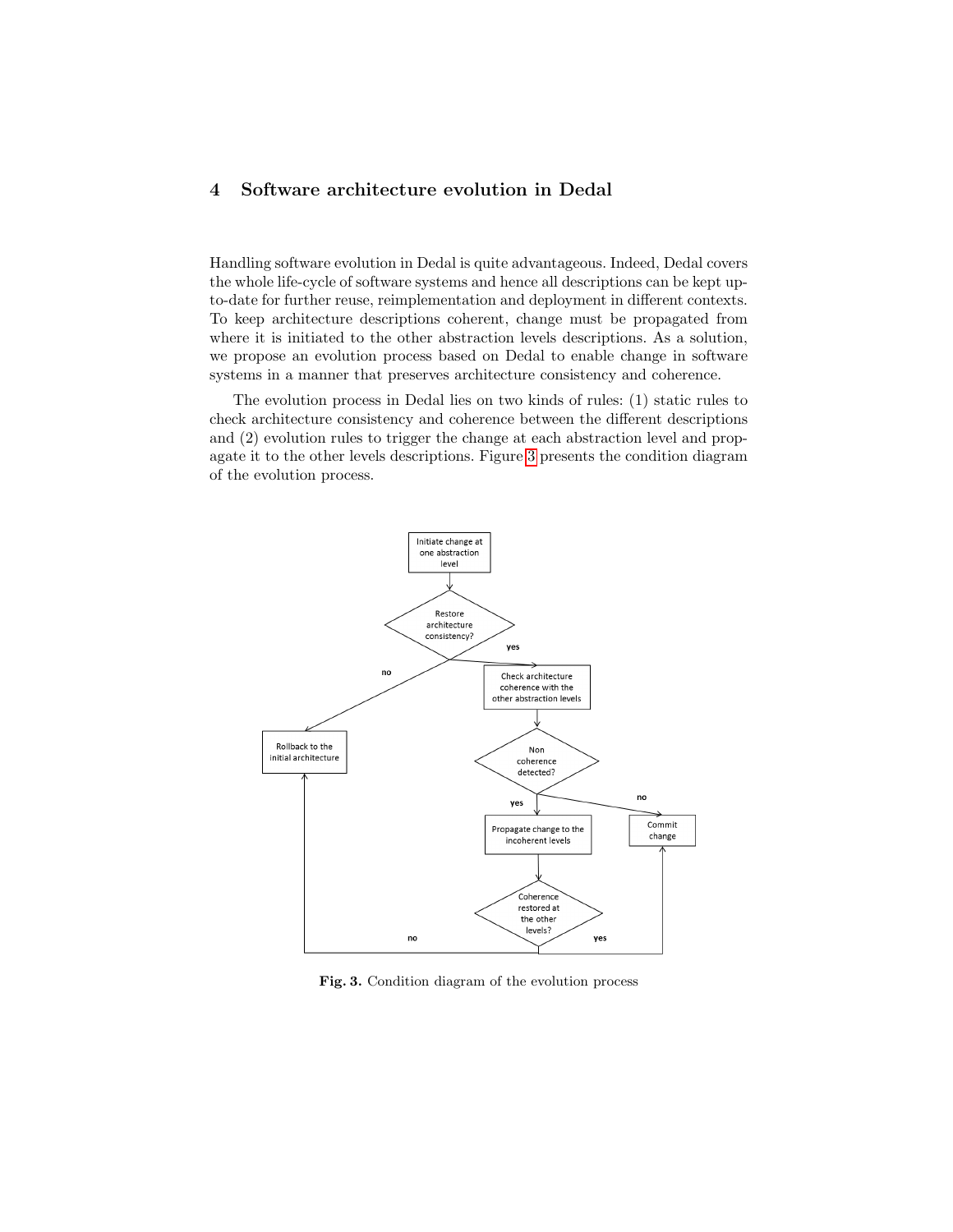#### 4.1 Static rules

Static rules in Dedal are classified into consistency rules and coherence rules. Consistency rules are name uniqueness, completeness, connection correctness and graph consistency. These properties are verified at the same abstraction level by the evolution manager to check weather the architecture is structurally consistent or a change must be triggered to restore consistency. Coherence rules are used to check if software descriptions at the three abstraction levels of Dedal are coherent. If an incoherence is detected, the evolution manager propagates change to the other levels to restore coherence. Coherence rules include the verification of the following properties:

- $-$  A configuration *Conf* is an implementation of a given specification *Spec.*
- $-$  A specification *Spec* is a documentation of a given configuration *Conf.*
- An assembly  $Asm$  is an instantiation of a given configuration Conf.
- $-$  A configuration *Conf* is instantiated by a given assembly *Asm*.

## 4.2 Evolution rules

An evolution rule is an operation that makes change in a target software architecture by the deletion, addition or substitution of one of its constituent elements (components and connections). Each rule is composed of three parts: the operation signature, preconditions and actions. Specific evolution rules are defined at each abstraction level to perform change at the corresponding formal description. These rules are triggered by the evolution manager when a change is requested. Firstly, a sequence of rule triggers is generated to reestablish consistency at the formal description of the initial level of change. Afterward, the evolution manager attempts to restore coherence between the other descriptions by executing the adequate evolution rules. The following role addition rule is an example of evolution rules at specification level:

```
Operation signature takes as arguments an instance of the architecture
    specification(spec) and the instance of the new role(newRole)*/addRole(spec, newRole) =/* preconditions */
\rvertPRE
spec ∈ arch_spec ∧ newRole ∈ compRole ∧ newRole ∉ spec_components(spec) ∧
   spec does not contain a role with the same name*/
\forall cr.(cr \in compRole \land cr \in spec_components(spec)
    \Rightarrow comp\_name(cr) \neq comp\_name(newRole))
THEN
  * actions *\frac{1}{x} update the set of clients (required interfaces), the set of
    servers (provided interfaces) and the set of component roles */
       spec\_servers(spec) := spec\_servers(spec) \cup servers(newRole)|
       \textbf{spec\_clients}(spec) := spec\_clients(spec) \cup \text{clients}(newRole)spec\_components(spec) := spec\_components(spec) \cup \{newRole\}END;
```
## <span id="page-5-0"></span>5 Evolution scenario

#### 5.1 Motivation

To illustrate the evolution approach, we propose an example of evolving the Has architecture. The objective is to enable the control of the house through a mobile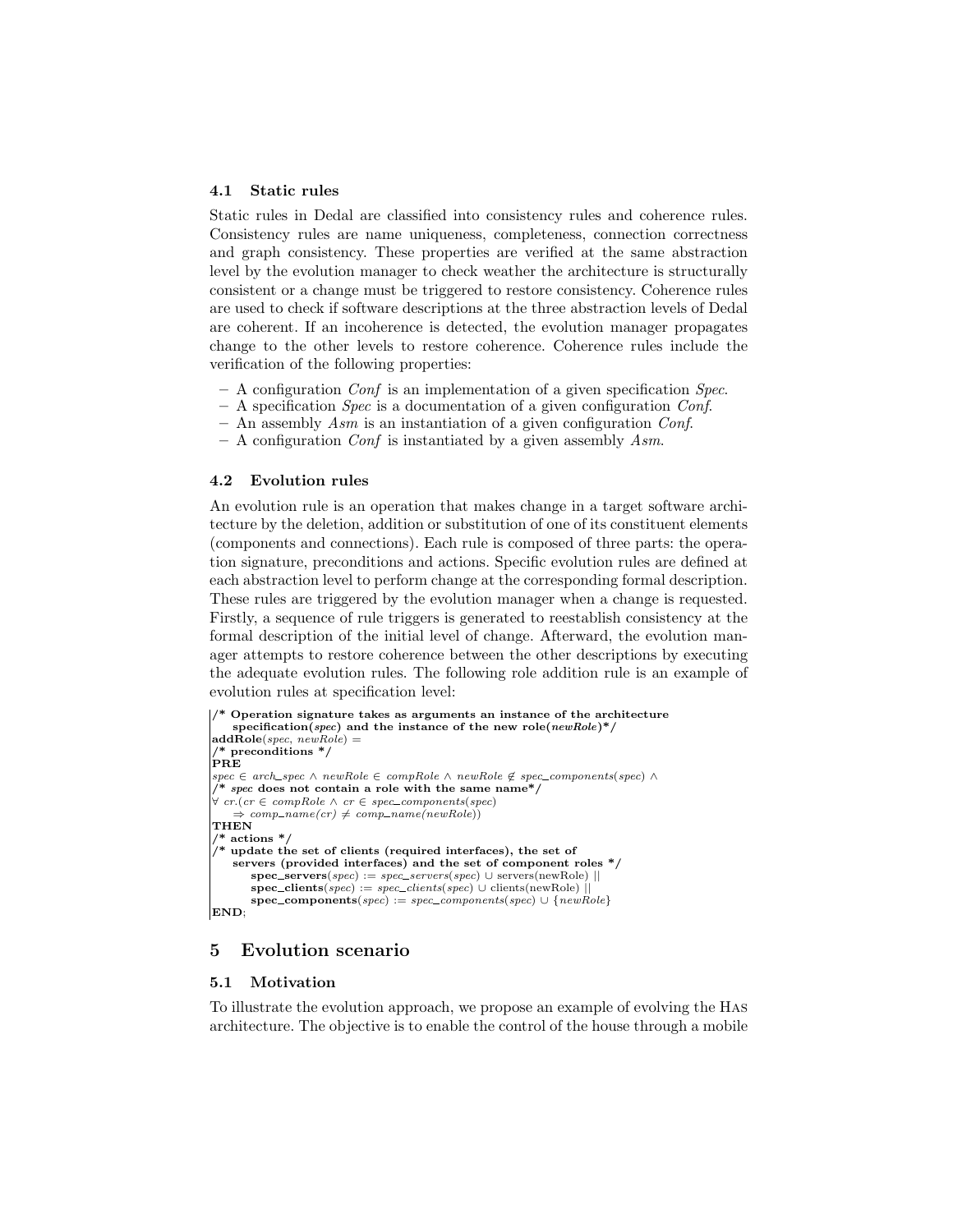device running under Android OS. The change is initiated at the configuration level and attempts to adapt the current HAS implementation to an android device.

Figure [4-](#page-6-0)a shows the initial implementation of HAS while Figure [4-](#page-6-0)b shows the evolved one. Two main changes are noticed in the new configuration: the orchestrator is substituted for a new one compatible with android. Since a new service to control the intensity of lamp is required, the component Lamp is replaced by the component *AdjustableLamp* with additional provided interface (IIntensity) to adjust the luminosity.



a-older version of HAS configuration

b-evolved version of HAS configuration

<span id="page-6-0"></span>Fig. 4. Evolving the HAS configuration

#### 5.2 Tool support overview

At this stage of work, the evolution process is assisted using ProB [\[13\]](#page-9-12), an animation tool of B models. We manually instantiate the B formal models corresponding to the Has architecture and execute evolution rules at each abstraction level. We control the evolution process by checking consistency and coherence properties thanks to the evaluation console of ProB. This first step provides a proof feasability of our work. Ongoing work is to automate the generation of Dedal formal models and use the ProB solver to automate the evolution process.

## 5.3 Evolving the HAS configuration

The change is initiated by disconnecting and deleting the old orchestrator. Then, the one compatible with android is added and connected. The old Lamp is replaced by the adjustable one and connected to the android orchestrator. The evolution manager performs the following operations: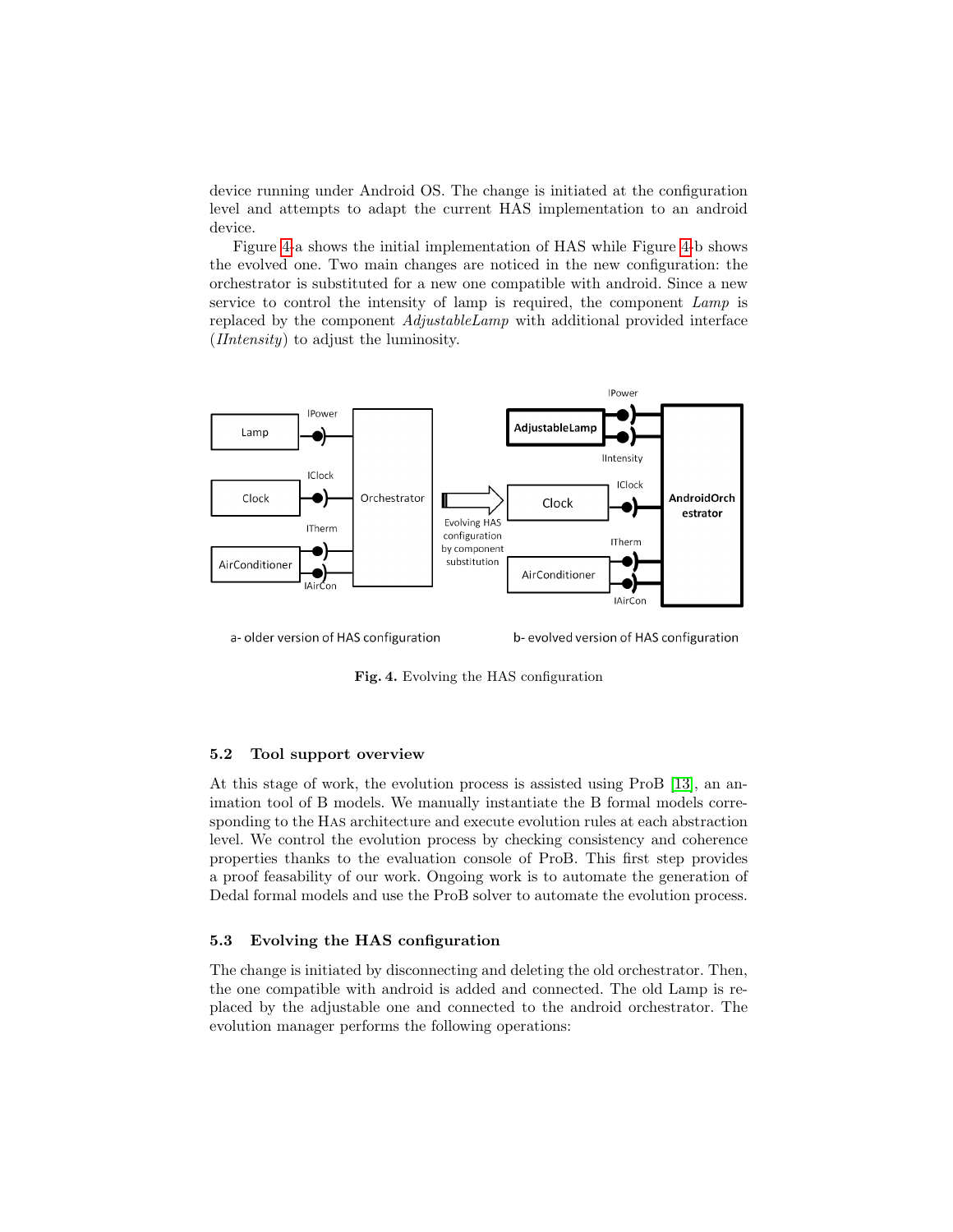| $disconnect(HAS\_config, (cl4, rintIPower), (cl1, pintIPower))$           |
|---------------------------------------------------------------------------|
| $disconnect(HAS\_config, (cl4, rintIClock), (cl2, pintIClock))$           |
| $disconnect(HAS\_config, (cl4, rintITherm), (cl3, pintITherm))$           |
| $disconnect(HAS\_config, (cl4, rintIAirCon), (cl3, pintIAirCon))$         |
| $deleteClass(HAS\_confiq, cl4)$                                           |
| $addClass(HAS\_config, cl4a)$                                             |
| $replaceClass(HAS\_config, cl1, cl1a)$                                    |
| $connect(HAS_{confiq}, (c14a, rintIPower2), (c11a, pintIPower2))$         |
| $connect(HAS\_config, (cl4a, rint1Intensity), (cl1a, pint1Intensity))$    |
| $\mathcal{L}$ connect(HAS_config, (cl4a, rintIClock2), (cl2, pintIClock)) |
| $ connect(HAS\_config, (cl4a, rint1Therm2), (cl3, pint1Therm)) $          |
| $connect(HAS\_config, (cl4a, rintIAirCon2), (cl3, pintIAirCon2))$         |

We note that  $cl1$ ,  $cl2$ ,  $cl3$  and  $cl4$  refer respectively to the component classes Lamp, Clock, AirConditioner and Orchestrator. cl1a and cl4a refer respectively to the new component classes AdjustableLamp and AndroidOrchestrator. Their Interface names are prefixed with *rint*(for a required interface) and *pint*(for provided interface) followed by the interface type name and eventually a number when there is several instances of the same interface

## 5.4 Propagating change to the HAS specification

The current Has specification is no longer a good documentation of the new version of the HAS configuration and thus, we have a problem of erosion. Indeed, the control of the light intensity is not included in the current specification. Hence, a new documentation version is required to keep both descriptions coherent. Figure [5](#page-7-0) shows the initial and evolved version of the HAS specification after the change propagation.



a-older version of HAS specification

b-evolved version of HAS specification

<span id="page-7-0"></span>Fig. 5. Evolving the HAS specification by change propagation

The change is propagated to the HAS specification by replacing the role  $HomeOrchestrator$  (cr4) with  $HomeOrchestrator2$  (cr4a) and the role  $Light$  (cr1)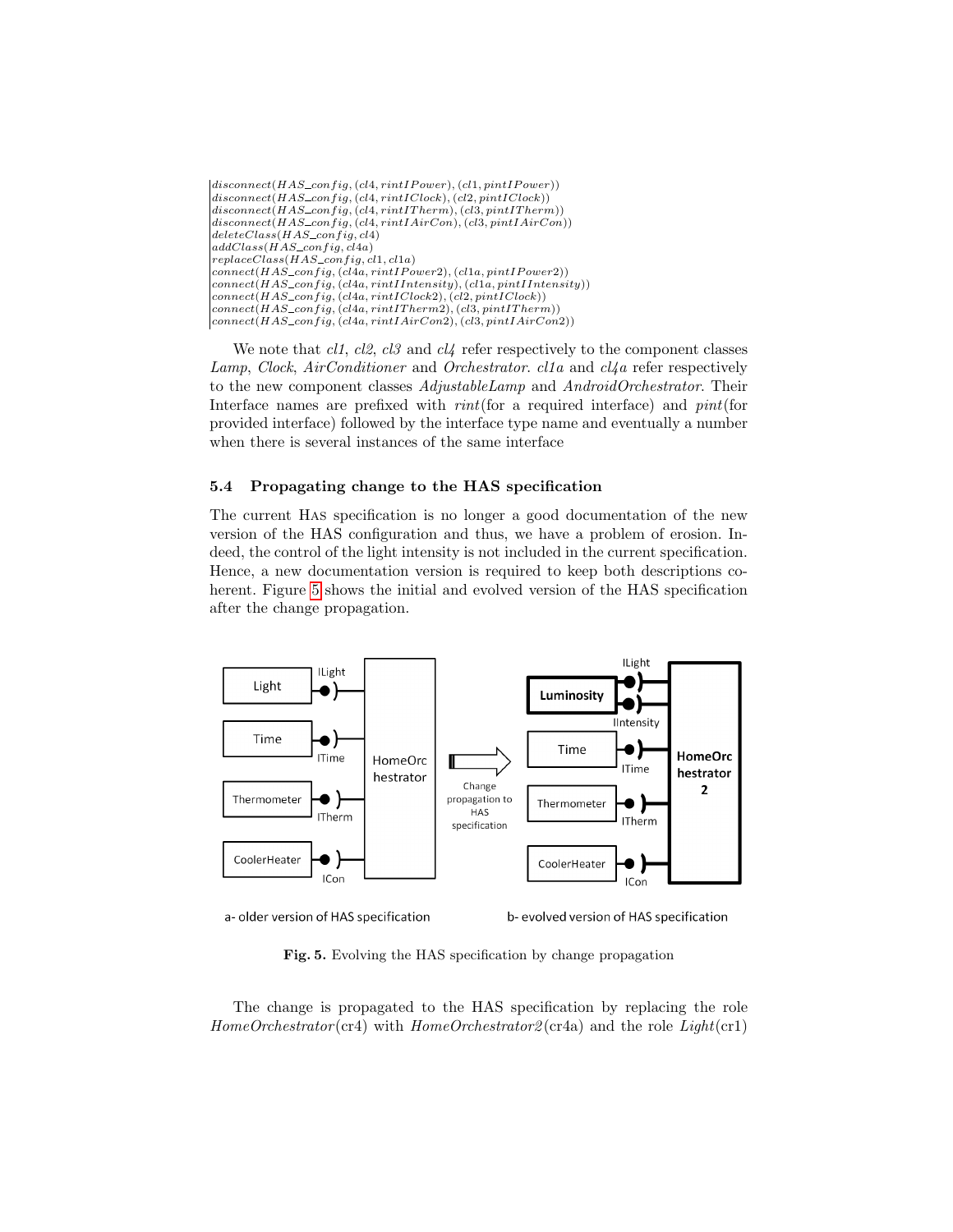by Lunminosity(cr1a). The following operations are performed by the evolution manager:

```
(disconnect(HAS\_spec, (cr4, rint1Light), (cr1, pint1Light))\left|disconnect(HAS\_spec, (cr4, rintITime), (cr2, pintITime))\right|disconnect(HAS\_spec, (cr4, rintITherm1), (cr3, pintITherm))\overbrace{disconnect(HAS\_spec, (cr4,rintICon), (cr5, pintICon))}deleteRole(HAS\_spec, cr4)addRole(HAS\_spec, cr4a)replaceRole(HAS\_spec, cr1, cr1a)connect(HAS\_spec, (cr4a, rintILight2), (cr1a, pintILight2))connect(HAS\_spec, (cr4a, rint I Intensity), (cr1a, pint I Intensity))connect(HAS\_spec, (cr4a, rintITime), (cr2, pintITime))connect(HAS\_spec, (cr4a, rintITherm1), (cr3, pintITherm))connect(HAS\_spec, (cr4a, rintICon), (cr5, pintICon))
```
## 5.5 Propagating change to the HAS assembly

The current HAS assembly violates the instantiation rule according to the new version of the HAS configuration. This violation is detected by the evolution manager and change is triggered at the assembly level to restore coherence. Figure [6](#page-8-1) illustrates the changes applied on the assembly architecture.



<span id="page-8-1"></span>Fig. 6. Evolving the HAS assembly

# <span id="page-8-0"></span>6 Conclusion and future work

In this paper, we give an overview of our three-level ADL Dedal and its formal model. At this stage, a set of evolution rules is proposed to handle architecture change during the three steps of software lifecycle: specification, implementation and deployment. The rules were tested and validated on sample models using a B model checker. As future work, we aim to manage the history of architecture changes in Dedal descriptions as a way to manage software system versions. Furthermore we are considering to automate evolution by integrating Dedal and evolution rules into an eclipse-based platform.